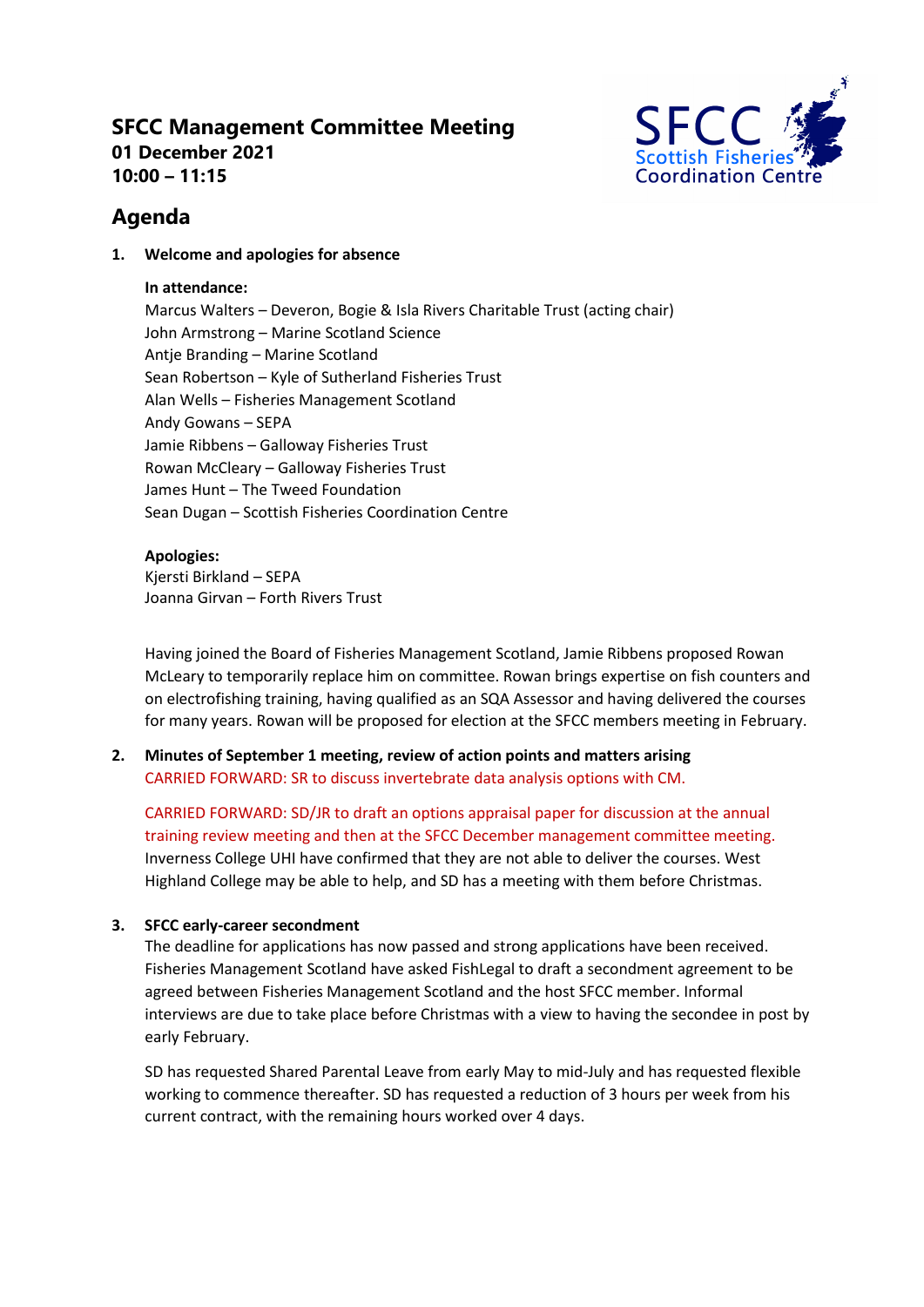#### *4.* **Manager's report (September - November)**

SD ran four online mapping courses in recent weeks, training over 20 members including several new staff members. Mapping is now being utilised across the majority of SFCC members.

## ACTION: SD to expand the range of mapping courses available to SFCC members to include Survey 123 data collection software.

SD has worked on data collection tools for use on smartphones/tablets or computers. For example, a redd counting tool was trialled and improved with the help of Spey Fishery Board. A sweep netting data tool has also been shared with the Fisheries Management Scotland fish farming committee. A major focus for the winter months will be further development of these tools and consultation with members.

SD and AW have been coordinating member input to the National Adult Salmon Sampling Project. The project is now in the final stages of completion and an update will be provided by Marine Scotland during the biologists' meeting.

#### 5. **New website**

AW provided a demonstration of the new Fisheries Management Scotland website which is due to go live shortly. Specific SFCC pages have been given a high profile on the new website. These mirror all the key content from the current SFCC website, and it was agreed that the current SFCC website would be taken down.

ACTION: Following a soft launch of new website, the committee was asked to provide any feedback to SD in advance of taking down the current SFCC website.

#### **6. Biologists' meeting draft programme**

SD shared a draft programme for the Biologists' Meeting which is scheduled for 2-3 February 2022. The meeting will again be held virtually and therefore the opportunity to invite speakers from abroad was utilised while maintaining the previously successful balance of rivers/ fisheries trust and government presentations.

Committee provided positive feedback including a request for the SFCC member update session to be extended. An extended discussion on the Scotland River Temperature Monitoring Network and associated management tools was suggested.

#### ACTION: SD to discuss possible options and attendees with Iain Malcolm and Faye Jackson.

#### **7. Electrofishing database options appraisal**

SD circulated an options appraisal in advance of the meeting to generate discussion and a written proposal from SFCC's current provider, Rockpool Solutions. In summary, SFCC are now in a stronger position and have four potential options:

**1.** Streamline, refresh and update our current electrofishing database.

**2A.** In future, Marine Scotland may be able to add input and export functionality to the current Fish Observations database.

**2B.** In future, Marine Scotland can provide SFCC with the database infrastructure of the Fish Observations database for SFCC to deploy in a way that permits SFCC member access.

**3.** SFCC to continue supporting our members with our current database service.